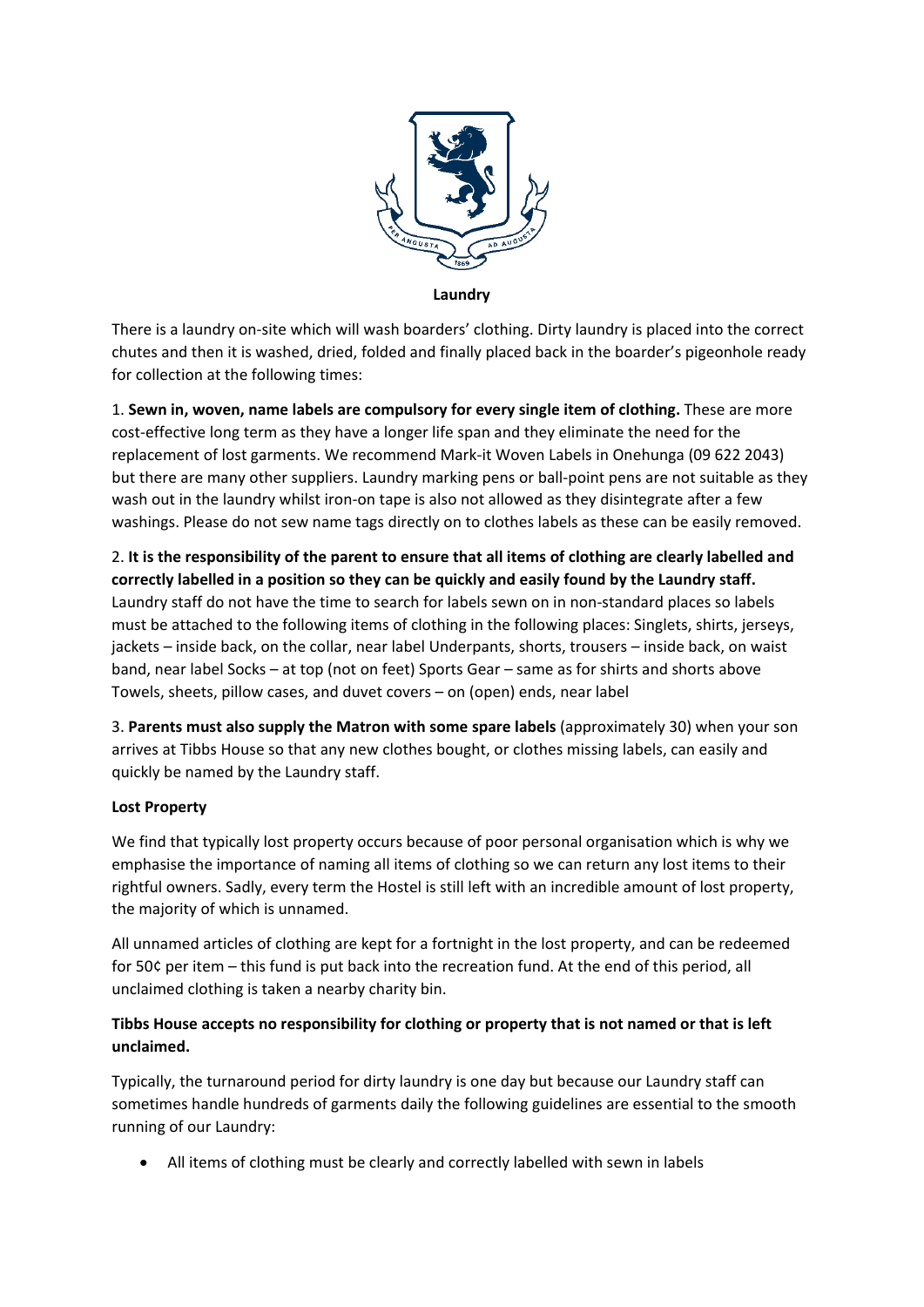- If boarders need help mending ripped items of clothing, or sewing on new name labels, they should speak directly with the Laundry Staff or Duty Matron
- Any such items of clothing that does need labelling or mending must be clean when handed in
- Laundry must be put out daily and not left in bedrooms or outside in the corridors
- All laundry must be placed in the correct chute
- All muddy sports uniform must be scrubbed clean in the outside tubs before going into the laundry
- If boarders take their dirty laundry home with them over the weekend they must make sure it is washed at home and not returned (still dirty) to the Hostel on Sunday night
- No boarder is allowed in any area of the Laundry without a staff member being present
- Laundry items must be handed in before 8:45am
- Duvet inners, comforters, blankets and pillows will only be washed if it is an emergency
- Only boys who travel long distances at the end of term may have their heavy bedding (duvet inners and pillows) laundered, and stored, at Tibbs House during the holidays
- Upon collection, all clean clothing must be put away immediately in the correct drawers and cubbies
- Boarders are not allowed to collect their laundry outside of permitted times (see below) and no boarder is allowed in any area of the Laundry without a staff member present

# **Dropping off**

On weekday mornings, all laundry must be handed in before 8:45am. It is important that all boarders get into the good habit of placing their laundry out every day (in many small loads) rather than storing it up over a week and dumping in one big load at the end of the week.

The following are washed daily: School shirts, underwear and socks, sports gear (with any mud scrubbed off), towels (wet and/or dirty) and the laundry prioritises the washing of these items above everything else. and Casual clothes are washed daily however if it is a particularly busy day in the laundry, they may not be washed until the next day.

Sheets are also washed daily, by block:

- Monday A Block
- Tuesday B Block
- Wednesday C Block
- $\bullet$  Thursday D and E Blocks
- Friday F and G Blocks

### **Collection**

Laundry is available for return from the Collection Room at the following times:

*Weekdays:*

- 3pm 3:45pm (laundry staff to distribute)
- After dinner until 6pm (tutor to distribute)
- After prep until 9pm (tutor to distribute)

### *Weekends:*

• Saturday – at the Duty Staff's discretion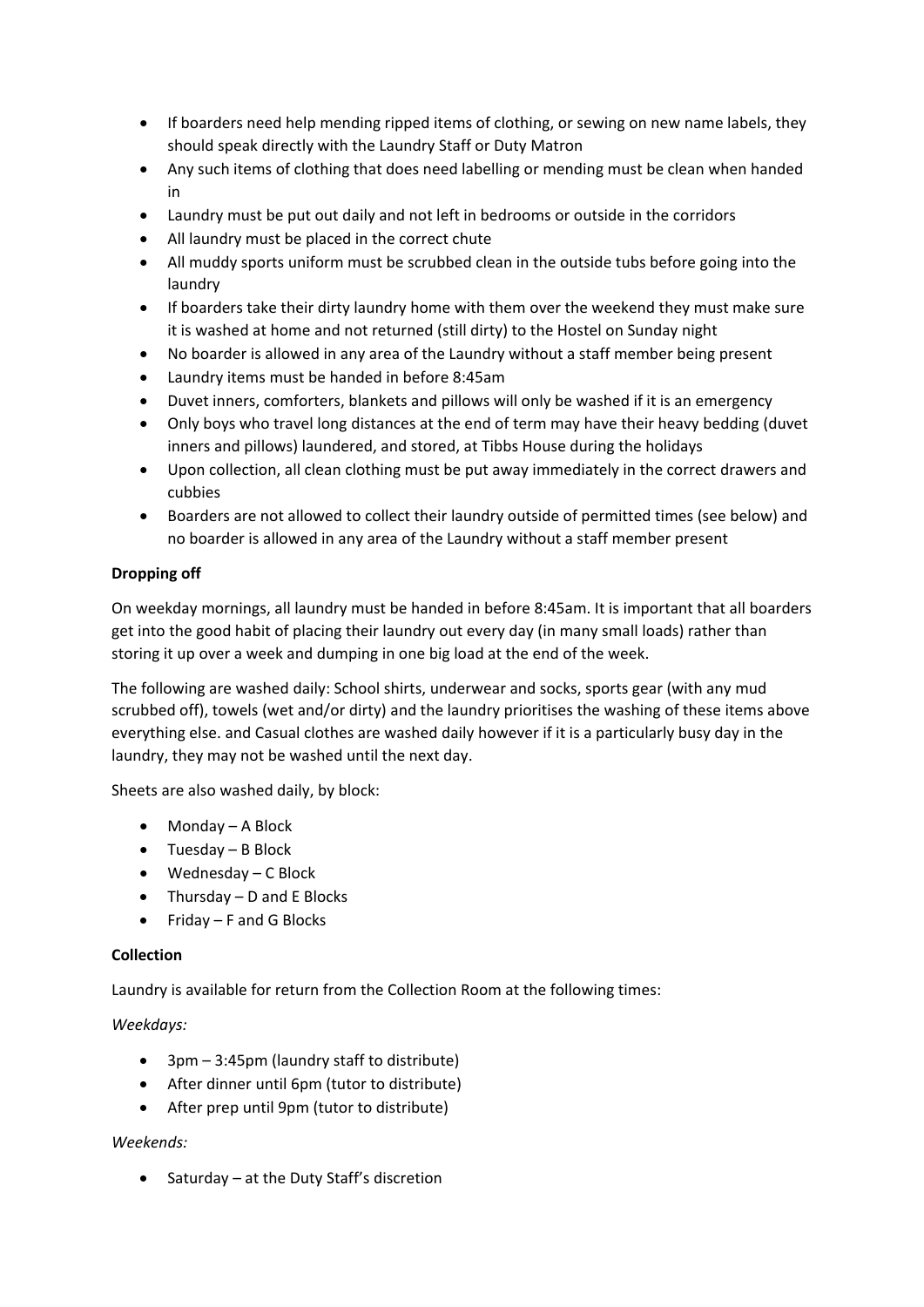• Sunday – 8:45pm to 9pm (Duty Master to distribute)

# **At all times, if there is an issue with their laundry, boarders should speak directly with the Laundry Staff or the Duty Matron.**

Uniform can be purchased from the School Shop (09 6235444) or ordered online and collected from the School Shop. The School Shop is open during term time from 8:30am – 1:30pm. It is also open during January to accommodate the purchasing of School uniforms for students who are new to the School. Consult the School website for opening hours during January.

1. School Uniform:

- 2 pairs of navy School pant
- 2-3 School shirts (velcro fastening preferred)
- 3 pairs of School socks
- 1 belt black, plain leather with simple buckle
- 2 pairs of garters (made up or purchased)
- 1 regulation Auckland Grammar School jersey
- 1 regulation Auckland Grammar School jacket
- 1 pair of brown, leather, Roman sandals (summer terms only)
- 1 pair of black, lace-up, leather School shoes

In addition to the above, your son may wear singlets or undershirts beneath his School shirt as long as they do not show above the shirt line. These items can be any colour but navy blue is preferred.

2. Sports Gear (to be purchased prior to start of the term):

- 1 Auckland Grammar School PE shirt
- 1 pair of Auckland Grammar School PE shorts
- 1 pair of togs (personal choice)

In addition to the above PE gear, students will require additional sports gear according to which sporting code they have signed up for. Their coach or Master in Charge of the sport will inform them of this at the start of the season and all such items are sold through the School Shop.

Members of Auckland Grammar School Premier Sports teams, whose uniforms cannot be named, should see the Laundry Staff or Duty Matron personally to arrange washing of their uniform.

3. Tibbs House uniform:

- 1 pair of long black dress trousers
- 1 plain white dress business shirt (non-iron preferred)
- 1 Tibbs House tie (provided by Tibbs House)
- 1 pair of black business socks
- 1 pair of black, lace-up, leather shoes (polished School shoes are fine)
- 1 Tibbs House hoodie (optional, available from the School Shop)
- 1 Tibbs House t-shirt (optional, available from the School Shop)

4. Personal Clothes:

Boarders should have warm and comfortable mufti-clothing to wear outside of normal School hours. These items should be of a reasonable standard and tidy in nature and easily laundered. Please be mindful that because of limited storage space, it is advisable that boarders are sensible in the